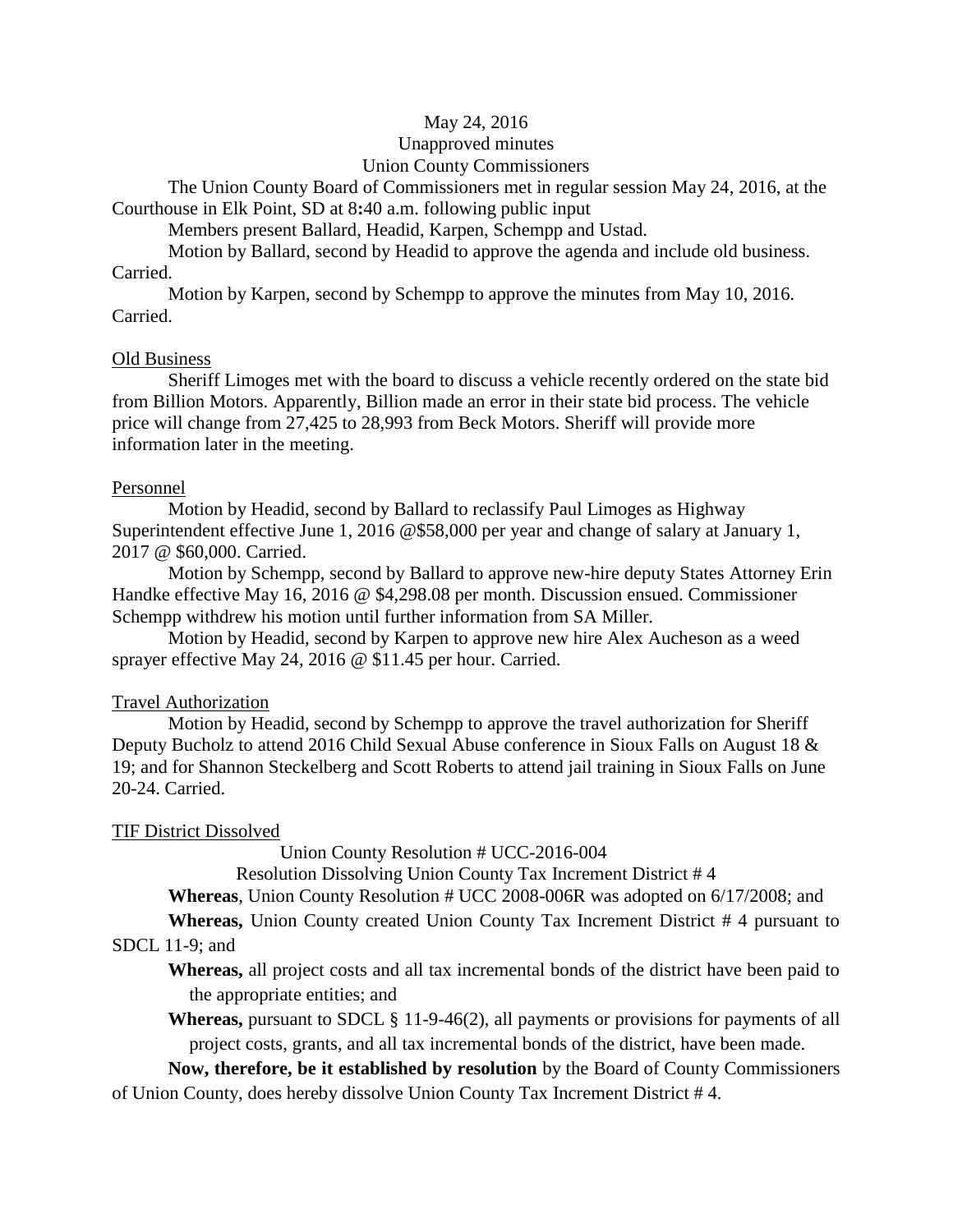Dated at Elk Point, South Dakota this  $24<sup>th</sup>$  day of May, 2016.

On motion by Ballard and seconded by Headid the resolution Dissolving Union County Tax Increment District # 4 was voted on as follows:

Number in favor of: 5

Number opposed: 0

### Motion carried.

#### Malt Beverage License

Motion by Schempp, second by Headid to approve the malt beverage license for Horseshoe Holdings. Carried.

#### New Hire

The board requested SA Miller's presence to discuss the hiring of deputy States Attorney Handke. Motion by Schempp, second by Ballard to approve the hiring of Erin Handke as deputy states attorney, effective May 16, 2016 @ \$4,298.08 per month. Discussion took place on the salary range for the deputy states attorney employees. Motion carried.

#### Department Head report

Nurse McInerney met with the board to present the monthly report.

### Beresford Faith in Action

Shellie Sveeggen met with the board to discuss the projects covered by Faith in Action to help the community members and submit a request for 2017 budget.

#### Recess

The chairman declared a recess at 9:24- 9:35.

#### Highway

PWA Roggow met with the board to discuss various matters.

Motion by Karpen, second by Headid to sign the permit application for City of Jefferson to occupy the ROW on CR #6 (330th St.) July 8, 2016. Carried.

Motion by Headid, second by Karpen to approve the contract with Ultieg to provide hydraulic analysis for bridge replacement 1 mi. E & 1.25 mi N of Spink (64-0400-146). Carried.

Motion by Ballard, second by Karpen to approve ditch cleaning permit for Brian McInerney, CR (#9)(325th St.).Carried.

Motion by Karpen, second by Schempp to approve ditch cleaning permit for William Scott, CR #4, 30605 River Rd. Carried.

### States Attorney

SA Miller met with the board and reviewed the WIC contract and the Juvenile Detention contract.

Welfare Director Laura Suing reviewed an indigent matter with the board. Motion by Headid, second by Karpen to deny 4 claims dealing with case IRR-004 based on the recommendations of Suing and Miller. Motion carried.

SA Miller introduced Mike Teigum, summer extern for the SA office.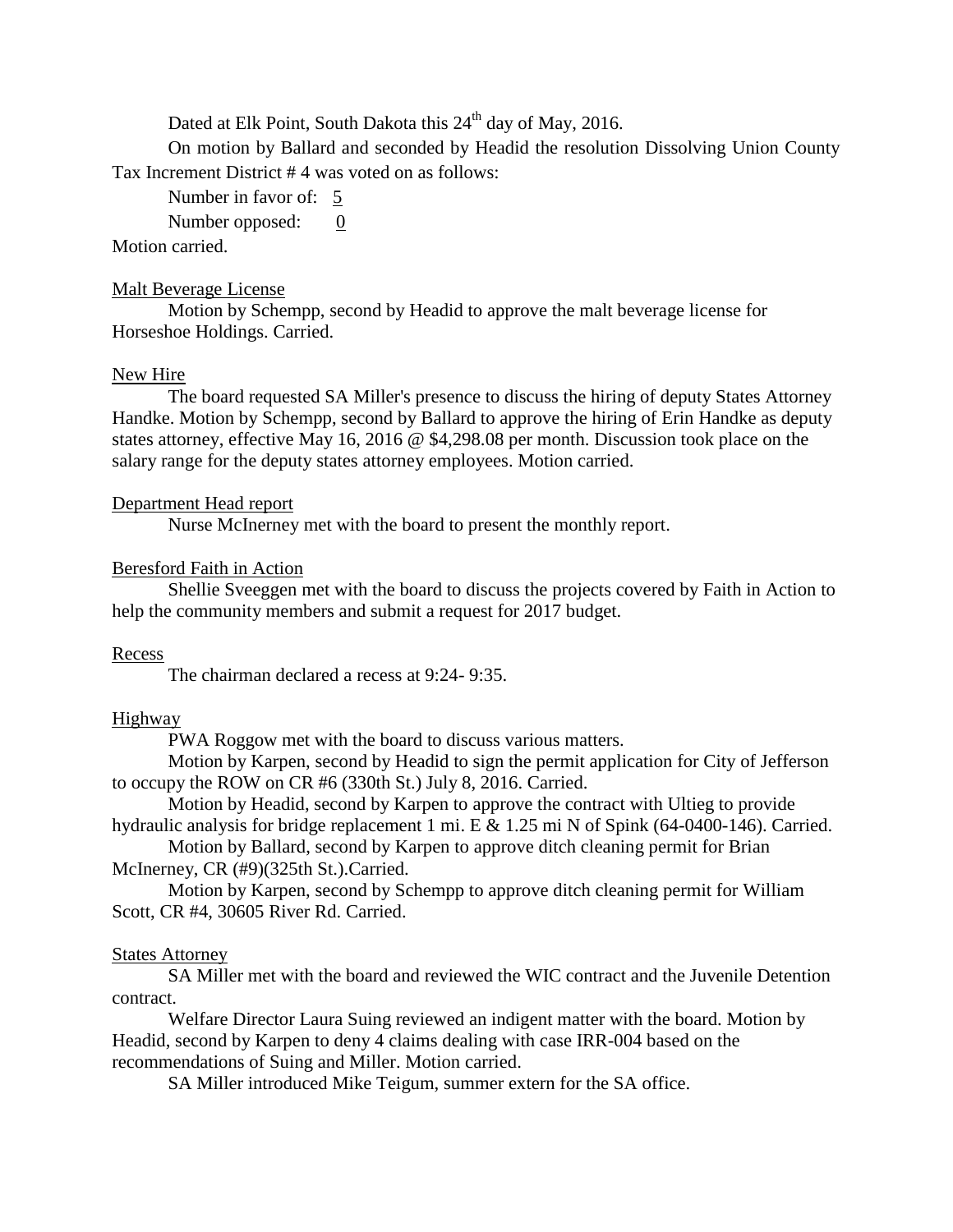#### Recess

Chairman declared a recess from 10:37-10:45.

### Calendar change

Motion by Karpen, second by Headid to change the June 7, 2016 meeting date to June 9, 2016 due to Election day; and moving September 13 to September 20 due to conflict with officials state convention. Carried.

#### Juvenile Detention Agreement

Motion by Headid, second by Ballard to authorize the signing of the Juvenile Detention agreement with Minnehaha County and Lutheran Social Services. Motion carried.

#### Memo of Understanding

Memo of understanding was tabled until the next meeting.

### WIC contract

Motion by Karpen, second by Headid to authorize the chairman to sign the WIC contract after certain criteria has been met in the newly added Section II. Motion carried.

#### Sheriff

Sheriff Limoges reported that after contacting Billion motor regarding purchasing a vehicle, they were able to purchase a 2016 Dodge pickup for \$27,000.

#### Claims

Motion by Headid, second by Schempp to approve the claims as presented and add the payment to Billion Motor for \$27,000. Vote 4 aye, 1 nay (Karpen). Carried. The following claims have been audited, approved and warrants drawn on the same: Bi-weekly payroll for 5-24-2016: Auditor \$293.37; Treasurer \$293.37; State's Attorney \$668.32; Care of Poor \$91.56; Public Building \$922.02; Register of Deeds \$672.98; Sheriff \$36,055.18; Nurse \$205.32; WIC \$346.92; Highway \$23,030.75; Flood Control \$84.56; OASI \$4,507.08. 2016 Deductible \$2500.00; Avera Occupational Medicine (Drug Testing) \$148.80; Billion Auto (Auto) \$27,000.00; Boyer Trucks (Supp) \$4.33; Brevik Law Office (MI Hearing) \$239.93; Campbell Supply (Cloth Allow) \$341.43; Carlson's Body Shop (Maint) \$42.63; Carol Klumper (Per Diem) \$57.00; Century Link (Util) \$1,202.39; City of Elk Point (Util) \$4,422.84; Class C Solutions Grp (Supp) \$116.36; Community Health Clinic (Care) \$95.55; Counsel (Maint) \$216.49; Crop Production Svcs (Supp) \$3,987.50; Denise Cody (MI Hearing) \$22.50; Dept of Legislative Audit (Audit) \$17,780.00; Dept of Revenue (License) \$150.00; Digital Buyer (Supp) \$555.00; Doyle Karpen (Mileage) \$21.00; ESRI (Prof Svcs) \$400.00; Fastenal (Repair/Supp) \$130.62; Frantzen Reporting (Transcript) \$302.43; Grant Ryan (Per Diem) \$15.00; HDR (Prof Svc) \$7,155.38; Hydraulic Sales (Repair) \$80.81; Independent Radiator Works (Repair) \$959.00;Infrastructure Design Grp (Traffic Study) \$3,818.50; Jack's Uniform & Equip (Supp) \$1,080.85;Jana Foltz (Per Diem) \$57.00; Juror Fees \$1,407.20; Lawson Products (Supp) \$360.94; Lewis Drug (Drugs) \$148.38; Lucy Lewno (MI Hearing) \$217.93; Marv Ekeren (MI Hearing) \$22.50;Marvin Schempp (Mileage) \$43.68; Mcleods (Supp) \$171.86; Menards (Supp)